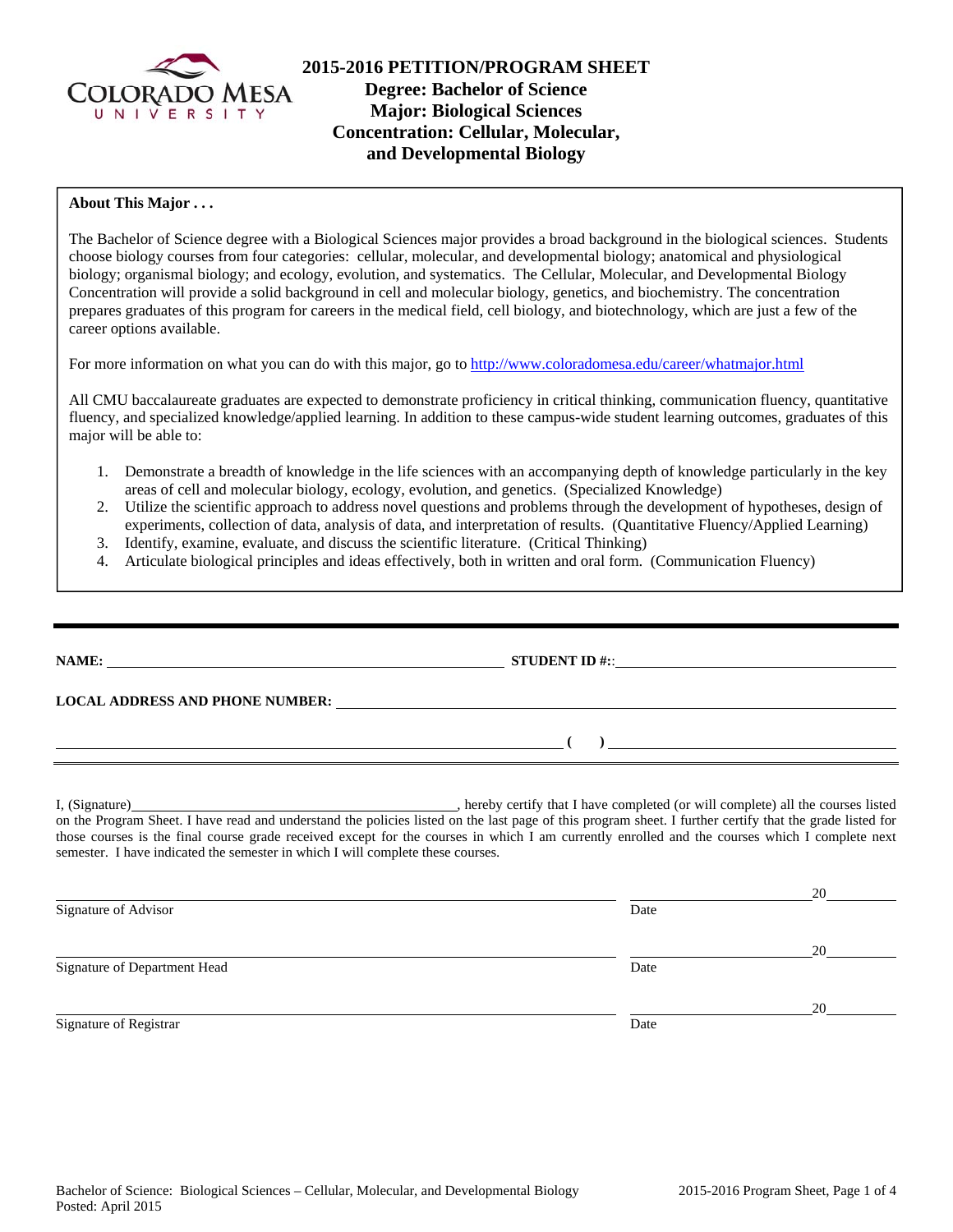## **DEGREE REQUIREMENTS:**

- 120 semester hours total (Students must complete a minimum of 30 of the last 60 hours of credit at CMU, with at least 15 semester hours in major discipline courses numbered 300 or higher).
- 40 upper division credits (A minimum of 15 taken at the 300-400 course levels within the major at CMU).
- 2.00 cumulative GPA or higher in all CMU coursework.
- A 2.5 GPA is required in the major courses. A "C" or higher is required in all major courses.
- Pre-collegiate courses (usually numbered below 100) cannot be used for graduation.
- A student must follow the CMU graduation requirements either from 1) the program sheet for the major in effect at the time the student officially declares a major; or 2) a program sheet for the major approved for a year subsequent to the year during which the student officially declares the major and is approved for the student by the department head. Because a program may have requirements specific to the degree, the student should check with the faculty advisor for additional criteria. It is the student's responsibility to be aware of, and follow, all requirements for the degree being pursued. Any exceptions or substitutions must be approved by the student's faculty advisor and Department Head.
- When filling out the program sheet a course can be used only once.
- Essential Learning Capstone should be completed between 45 and 75 hours.
- See the "Undergraduate Graduation Requirements" in the catalog for additional graduation information.

**ESSENTIAL LEARNING REQUIREMENTS** (31 semester hours) See the current catalog for a list of courses that fulfill the requirements below. If a course is an Essential Learning option and a requirement for your major, you must use it to fulfill the major requirement and make a different selection for the Essential Learning requirement.

| Course No Title                                                                                                                                                                                                                                                                                                                                                                                                     |        | Sem.hrs Grade Term/Trns |
|---------------------------------------------------------------------------------------------------------------------------------------------------------------------------------------------------------------------------------------------------------------------------------------------------------------------------------------------------------------------------------------------------------------------|--------|-------------------------|
| <b>English</b> (6 semester hours, must receive a grade of "C" or better and<br>must be completed by the time the student has 60 semester hours.)<br>ENGL 111 English Composition<br>ENGL 112 English Composition                                                                                                                                                                                                    | 3<br>3 |                         |
| <b>Math</b> (3 semester hours, must receive a grade of "C" or better and must<br>be completed by the time the student has 60 semester hours.)<br>MATH 151 Calculus I<br>*3 credits apply to the Essential Learning requirements and 2 credits<br>apply to electives                                                                                                                                                 | $5*$   |                         |
| <b>Humanities</b> (3 semester hours)                                                                                                                                                                                                                                                                                                                                                                                |        |                         |
| Social and Behavioral Sciences (6 semester hours)                                                                                                                                                                                                                                                                                                                                                                   |        |                         |
| <b>Natural Sciences</b> (7 semester hours, one course must include a lab.)<br>CHEM 131/131L and CHEM 132/132L are recommended. Both are<br>prerequisites for upper level chemistry. If chosen, 7 credits apply to the<br>Essential Learning requirement and 3 credits apply to electives.<br><u> La componenta de la componenta de la componenta de la componenta de la componenta de la componenta de la compo</u> |        |                         |
|                                                                                                                                                                                                                                                                                                                                                                                                                     |        |                         |
| <b>History</b> (3 semester hours)<br><b>HIST</b><br><u> 1999 - Johann Stein, mars an deus Fran</u>                                                                                                                                                                                                                                                                                                                  |        |                         |
| Fine Arts (3 semester hours)                                                                                                                                                                                                                                                                                                                                                                                        |        |                         |

\_\_\_\_\_\_ \_\_\_\_ \_\_\_\_\_\_\_\_\_\_\_\_\_\_\_\_\_\_\_\_\_\_\_\_ \_\_\_\_ \_\_\_\_\_ \_\_\_\_\_\_\_\_

## **WELLNESS REQUIREMENT** (2 semester hours)

| KINE 100 | Health and Wellness                                   |  |
|----------|-------------------------------------------------------|--|
| KINA 1   |                                                       |  |
|          |                                                       |  |
|          | <b>ESSENTIAL LEARNING CAPSTONE</b> (4 semester hours) |  |
|          | <b>ESSL 290</b> Maverick Milestone                    |  |

| ________ |                                   |  |
|----------|-----------------------------------|--|
|          | (see English $&$ math pre-reqs) 3 |  |
| ESSL 200 | Essential Speech (co-requisite) 1 |  |

**FOUNDATION COURSES** (17-19 semester hours) Must receive a grade of "C" or better and should be completed by the end of the

| sophomore year. |                                                                         |   |  |
|-----------------|-------------------------------------------------------------------------|---|--|
| <b>BIOL 105</b> | <b>Attributes of Living Systems</b>                                     | 3 |  |
|                 | BIOL 105L Attributes of Living Systems                                  |   |  |
|                 | Lab                                                                     |   |  |
| PHYS 111*       | General Physics I                                                       | 4 |  |
|                 | PHYS 111L* General Physics I Lab                                        |   |  |
| PHYS 112*       | General Physics II                                                      | 4 |  |
|                 | PHYS 112L* General Physics II Lab                                       |   |  |
| STAT 200        | Probability and Statistics                                              | 3 |  |
| <b>OR</b>       |                                                                         |   |  |
| <b>MATH 152</b> | Calculus II                                                             | 5 |  |
|                 | $*$ higher level subject can be taken in the same category with advisor |   |  |

A nigner level subject can be taken in the same category with advisor approval.

### **BIOLOGICAL SCIENCES MAJOR REQUIREMENTS**

(53 semester hours) A 2.5 GPA is required in the major courses. A "C" or better is required in all major courses.

#### **Required Core Courses** (10 semester hours)

| <b>BIOL 208</b>  | <b>Fundamentals of Ecology</b>                         |                |  |
|------------------|--------------------------------------------------------|----------------|--|
|                  | and Evolution                                          | 3              |  |
| <b>BIOL 208L</b> | <b>Fundamentals of Ecology</b>                         |                |  |
|                  | and Evolution Lab                                      | 1              |  |
| <b>BIOL 301</b>  | Principles of Genetics                                 | 3              |  |
| <b>BIOL 301L</b> | Principles of Genetics Lab                             | 1              |  |
| <b>BIOL 483</b>  | <b>Senior Thesis</b>                                   | $\overline{c}$ |  |
|                  |                                                        |                |  |
|                  | <b>Required Related Study Area</b> (31 semester hours) |                |  |
| <b>BIOL 102</b>  | Plant & Animal Biodiversity                            | 3              |  |
| <b>BIOL 102L</b> | Plant & Animal Biodiversity Lab 1                      |                |  |
| <b>OR</b>        |                                                        |                |  |
| <b>BIOL 108</b>  | Diversity of Organisms                                 | 3              |  |
| <b>BIOL 108L</b> | Diversity of Organisms Lab                             | 1              |  |
|                  |                                                        |                |  |
| <b>BIOL 302</b>  | Cellular Biology                                       | 3              |  |
| <b>BIOL 310</b>  | Developmental Biology                                  | 3              |  |
| <b>BIOL 310L</b> | Developmental Biology Lab                              | $\overline{c}$ |  |
| <b>BIOL 371L</b> | Laboratory Investigations in                           |                |  |
|                  | Cellular & Molecular Biology I                         | 3              |  |
| <b>CHEM 315</b>  | Biochemistry I                                         | 3              |  |
| <b>BIOL 425</b>  | <b>Molecular Genetics</b>                              | 3              |  |
| <b>CHEM 311+</b> | Organic Chemistry I                                    | 4              |  |
|                  | CHEM 311L <sup>+</sup> Organic Chemistry I Lab         | 1              |  |
|                  | CHEM 312 <sup>†</sup> Organic Chemistry II             | 4              |  |
|                  | CHEM 312L <sup>†</sup> Organic Chemistry II Lab        | 1              |  |

† CHEM 311/311L and 312/312 require CHEM 131/131L and 132/132L as prerequisites. Students should take CHEM 131/131L and 132/132L for the Essential Learning Natural Sciences.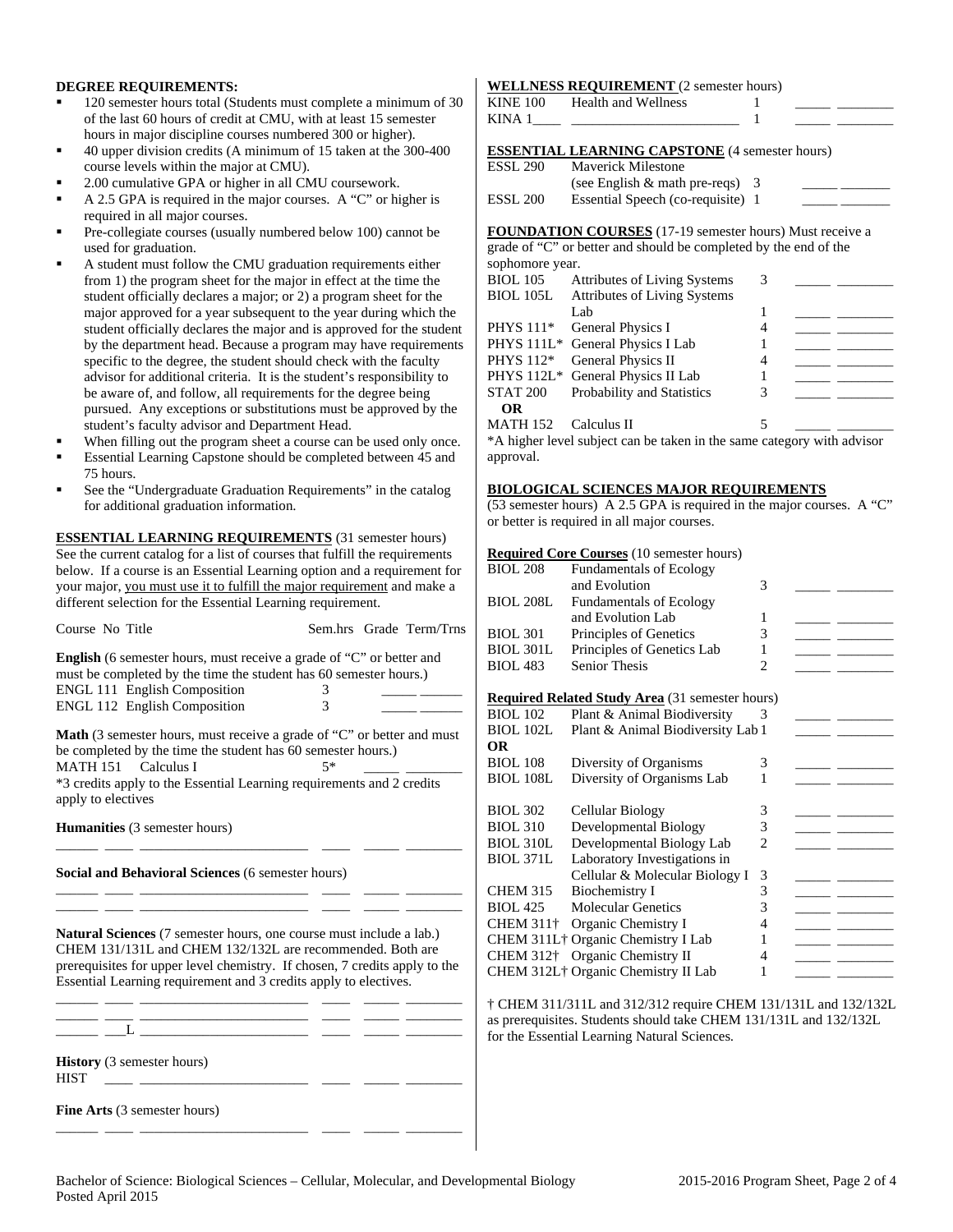Course No Title Sem.hrs Grade Term/Trns **Additional Biology Courses** (12 semester hours chosen from the lists below)

Course No Title Sem.hrs Grade Term/Trns **Electives** (11-13 semester hours) (All college level courses appearing on your final transcript, **not listed above,** that will bring your total semester hours to 120 hours, including 40 upper division hours.) Up to 7 upper division hours may be needed. Research courses are recommended.

| <b>MATH 151 Calculus I</b><br>CHEM 131/131L/132/132L | $2*$<br>$3*$ |  |
|------------------------------------------------------|--------------|--|
|                                                      |              |  |
|                                                      |              |  |
|                                                      |              |  |

Category 4: Ecology, Evolution, and Systematics BIOL 211/211L Ecosystem Biology and Lab (4) / (1) BIOL 315 Epidemiology (3) BIOL 320 Plant Systematics (3) BIOL 321/321L Taxonomy of Grasses and Lab (2) / (2) BIOL 403 Evolution (3) BIOL 405/405L Adv. Ecological Methods and Lab (3) / (2) BIOL 406 Plant-Animal Interactions (3) BIOL 407 Tropical Field Biology (5) BIOL 408 Desert Ecology (3) BIOL 414/414L Aquatic Biology and Lab  $(3) / (1)$ BIOL 415 Tropical Ecosystems (2) BIOL 418/418L Wildlife Management and Lab (3) / (2)

NOTE: Topics courses (BIOL 196/296/396/496) as well as research courses (BIOL 387/487), internships (BIOL 499), teaching practicum (BIOL 493), and independent study (BIOL 495) may not be used as Additional Biology Courses but must be used for elective credit.

BIOL 343 Immunology (3) BIOL 344/344L Forensic Molecular Biology and Lab (3) / (1) BIOL 442 Pharmacology (3) CHEM 315L Biochemistry I Lab (1) CHEM 316 Biochemistry II (3)

Category1: Cellular, Molecular, and Developmental

## Category 2: Organismal

BIOL 250/250L Intro to Microbiology and Lab (3) / (2) BIOL 316/316L Animal Behavior and Lab (3) / (1) BIOL 322/322L Plant Identification and Lab (2) / (2) BIOL 331/331L Insect Biology and Lab (3) / (2) BIOL 333 Marine Biology (3) BIOL 335/335L Invertebrate Zoology and Lab (3) / (1) BIOL 336 Fish Biology (3) BIOL 350/350L Microbiology and Lab (3) / (1) BIOL 411/411L Mammalogy and Lab (3) / (1) BIOL 412/412L Ornithology and Lab  $(3) / (1)$ BIOL 413/413L Herpetology and Lab (3) / (1) BIOL 421 Plant Physiology and Lab (3) / (1) BIOL 431/431L Animal Parasitology and Lab (3) / (1) BIOL 433 Marine Invertebrate Communities (3) BIOL 450/450L Mycology and Lab (3) / (2)

#### Category 3: Anatomical and Physiological

BIOL 209/209L Human Anatomy & Physiology I and Lab (3) / (1) BIOL 210/210L Human Anatomy & Physiology II and Lab (3) / (1) BIOL 241 Pathophysiology (4) BIOL 341/341L General Physiology and Lab (3) / (1) BIOL 342/342L Histology and Lab (2) / (2) BIOL 409/409L Gross and Developmental Human Anatomy (2) / (2) BIOL 410/410L Human Osteology and Lab (3) / (1) †BIOL 421/421L Plant Physiology and Lab (3) / (1) BIOL 423/423L Plant Anatomy and Lab (3) / (2) BIOL 426/426L Intro to Electron Microscopy and Lab (2) / (2) BIOL 441 Endocrinology (3)